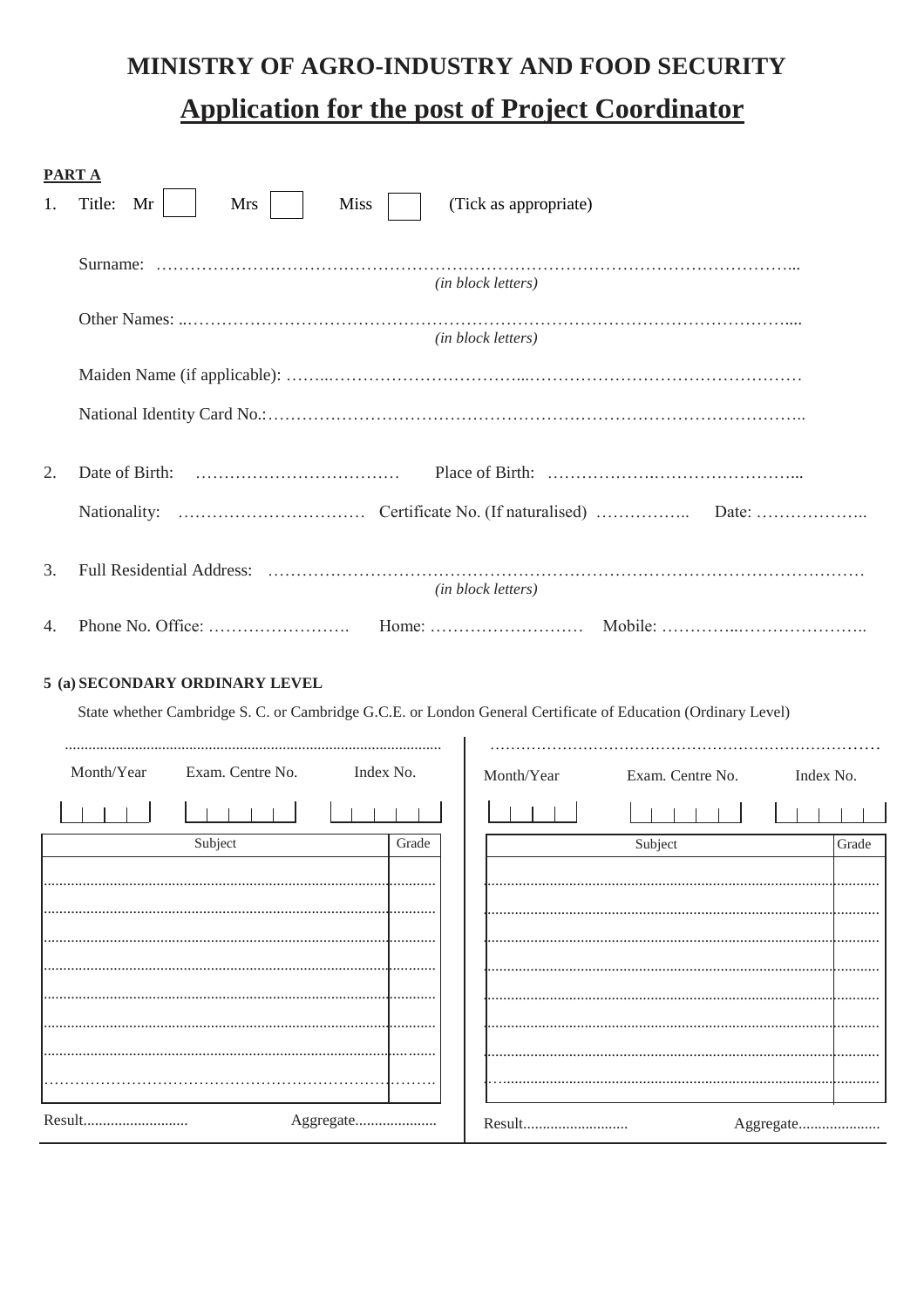#### 5 (b) SECONDARY ADVANCED LEVEL

| State whether Cambridge H. S. C. or Cambridge G.C.E. or London General Certificate of Education (A Level) |                                                    |           |       |  |            |                                                    |           |       |
|-----------------------------------------------------------------------------------------------------------|----------------------------------------------------|-----------|-------|--|------------|----------------------------------------------------|-----------|-------|
| Month/Year                                                                                                | Exam. Centre No.                                   | Index No. |       |  | Month/Year | Exam. Centre No.                                   | Index No. |       |
|                                                                                                           |                                                    |           |       |  |            |                                                    |           |       |
|                                                                                                           | Subject                                            | Level     | Grade |  |            | Subject                                            | Level     | Grade |
|                                                                                                           |                                                    |           |       |  |            |                                                    |           |       |
|                                                                                                           |                                                    |           |       |  |            |                                                    |           |       |
|                                                                                                           |                                                    |           |       |  |            |                                                    |           |       |
|                                                                                                           |                                                    |           |       |  |            |                                                    |           |       |
|                                                                                                           |                                                    |           |       |  |            |                                                    |           |       |
|                                                                                                           |                                                    |           |       |  |            |                                                    |           |       |
|                                                                                                           | Level — Principal, Subsidiary, Advanced Subsidiary |           |       |  |            | Level — Principal, Subsidiary, Advanced Subsidiary |           |       |
| Result                                                                                                    |                                                    |           |       |  |            |                                                    |           |       |

5 (c) Other Secondary Qualifications(e.g. Baccalaureat, Matriculation, Secondary & Higher Secondary Certificates from Overseas).

Note: Attach photocopies of marksheets/result slips and equivalence of certificates (if available)

| Subject | Grade | Marks | Percentage |
|---------|-------|-------|------------|
|         |       |       |            |
|         |       |       |            |
|         |       |       |            |
|         |       |       |            |
|         |       |       |            |
|         |       |       |            |
|         |       |       |            |
|         |       |       |            |

5 (d) DEGREE/PROFESSIONAL QUALIFICATIONS (Attach photocopies of marksheets)

| Subjects (State whether main/subsidiary/major etc where applicable) |  |
|---------------------------------------------------------------------|--|
|                                                                     |  |
|                                                                     |  |
|                                                                     |  |
|                                                                     |  |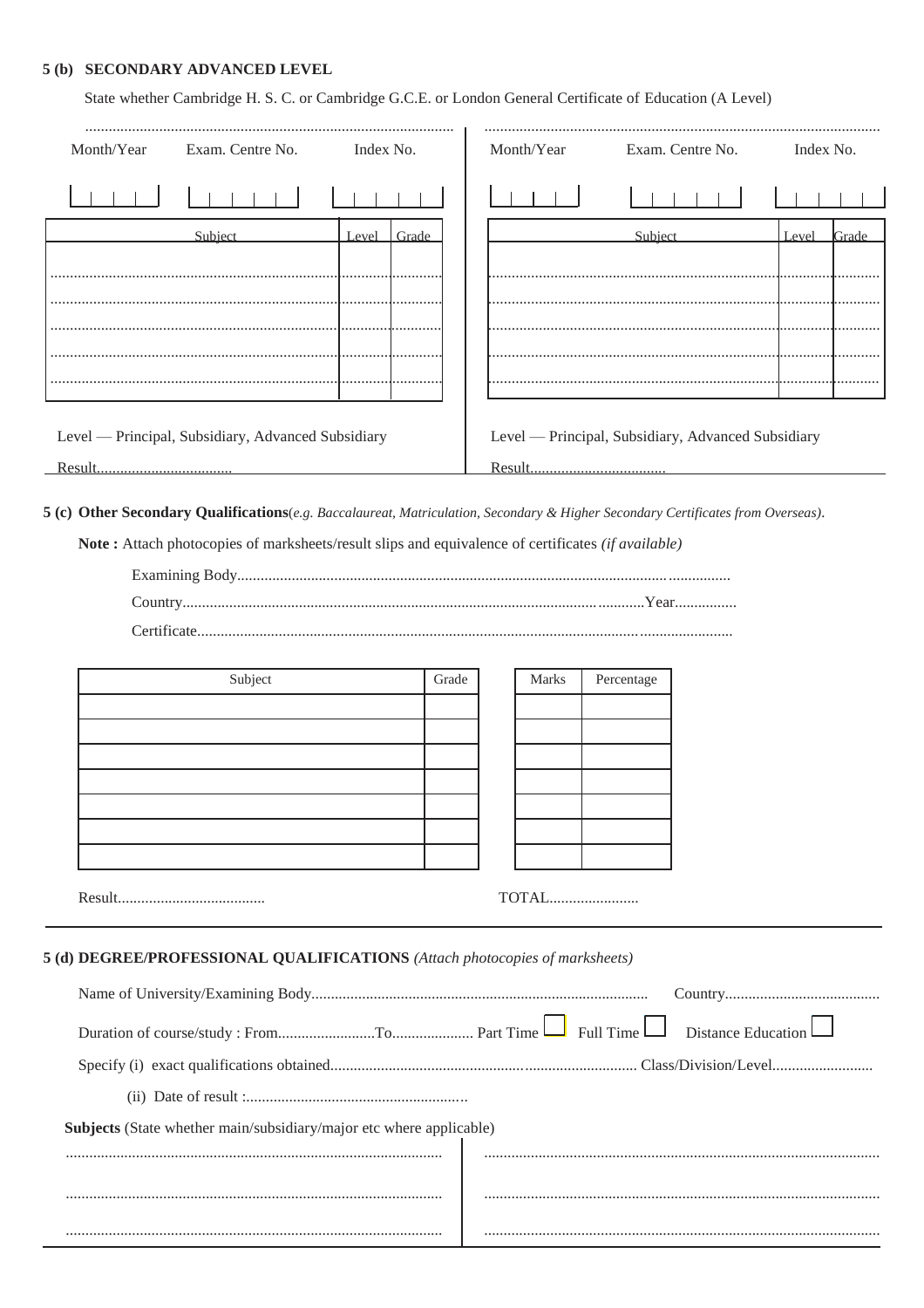### **5 (e) POST DEGREE QUALIFICATIONS** *(Attach photocopies of marksheets)*

| <b>Subjects</b> (State whether main/subsidiary/major etc where applicable) |                                                                                                                              |
|----------------------------------------------------------------------------|------------------------------------------------------------------------------------------------------------------------------|
|                                                                            |                                                                                                                              |
|                                                                            |                                                                                                                              |
|                                                                            |                                                                                                                              |
|                                                                            |                                                                                                                              |
| 6.                                                                         | Other Qualifications as laid down in the advertisement(e.g. Driving Licence (Specify type), First Aid, IT etc. Specify date) |

**7. Experience and skills relevant to the post applied for***(Attach documentary evidence)*

#### **8. EMPLOYMENT HISTORY**

| 8.1<br>(1) |                                                    | Present Employment in the Government Service |                                     |                                |
|------------|----------------------------------------------------|----------------------------------------------|-------------------------------------|--------------------------------|
|            | Post held                                          | Temporary/Substantive                        |                                     | Min./Dept.                     |
|            | Date of Present Appointment                        |                                              | Date of Confirmation in the Service | Present Salary per month<br>Rs |
|            | (Date Month Year)<br>e.g. 01 01 02                 |                                              |                                     |                                |
|            | (ii) Previous Employment in the Government Service |                                              |                                     |                                |
|            | Post held                                          | Temporary/Substantive                        | Min./Dept.                          | Date of Appointment            |
|            |                                                    |                                              |                                     |                                |
|            |                                                    |                                              |                                     |                                |
|            |                                                    |                                              |                                     |                                |

**8.2 If on leave without pay whilst in government service during the last five years state :**

Period on leave : From.............................. To.............................. Purpose (study, employment etc...) Give details if applicable: (Organisation, Post held etc.)